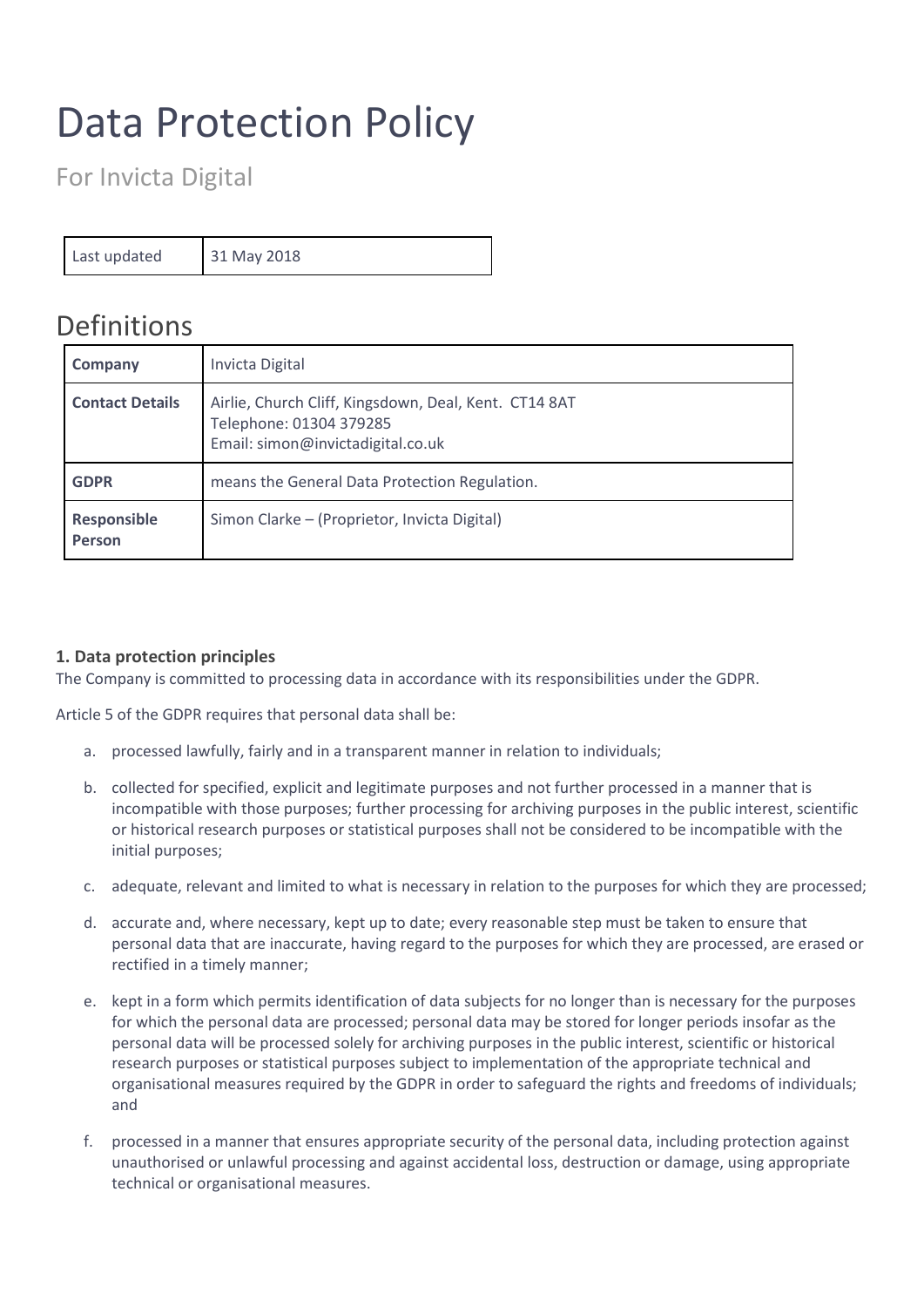# **2. General provisions**

- a. This policy applies to all personal data processed by the Company.
- b. The Company will not send / transfer personal data to a  $3^{rd}$  party company / organisation without explicit permission of the individual owner of the personal data.
- c. The Responsible Person shall take responsibility for the Company's ongoing compliance with this policy.
- d. This policy shall be reviewed periodically.

# **3. Lawful, fair and transparent processing**

- a. To ensure its processing of data is lawful, fair and transparent, the Company shall store active personal data only on password protected systems such as Microsoft Office365, Dropbox, Apple iCloud etc
- b. Individuals have the right to access their personal data and any such requests made to the Company shall be dealt with in a timely manner.

### **4. Lawful purposes**

- a. All data processed by the Company must be done on one of the following lawful bases: consent, contract, legal obligation, vital interests, public task or legitimate interests [\(see ICO guidance for more information\)](https://ico.org.uk/for-organisations/guide-to-the-general-data-protection-regulation-gdpr/lawful-basis-for-processing/).
- b. Where consent is relied upon as a lawful basis for processing data, evidence of opt-in consent shall be kept with the personal data.
- c. Where communications are sent to individuals based on their consent, the option for the individual to revoke their consent should be clearly available and systems should be in place to ensure such revocation is reflected accurately in the Company's systems.
- d. Personal data that is included in engagement documents, invoices, receipts etc is considered to be contractual data processing.

#### **5. Data minimisation**

a. The Company shall ensure that personal data is adequate, relevant and limited to what is necessary in relation to the purposes for which it is processed.

#### **6. Accuracy**

- a. The Company shall take reasonable steps to ensure personal data is accurate.
- b. Where necessary for the lawful basis on which data is processed, steps shall be put in place to ensure that personal data is kept up to date.

#### **7. Archiving / removal**

- a. The company shall consider what data should / must be retained, for how long, and why.
- b. Personal data that is no longer required for the running of the company shall be deleted from the company's systems in a timely manner.